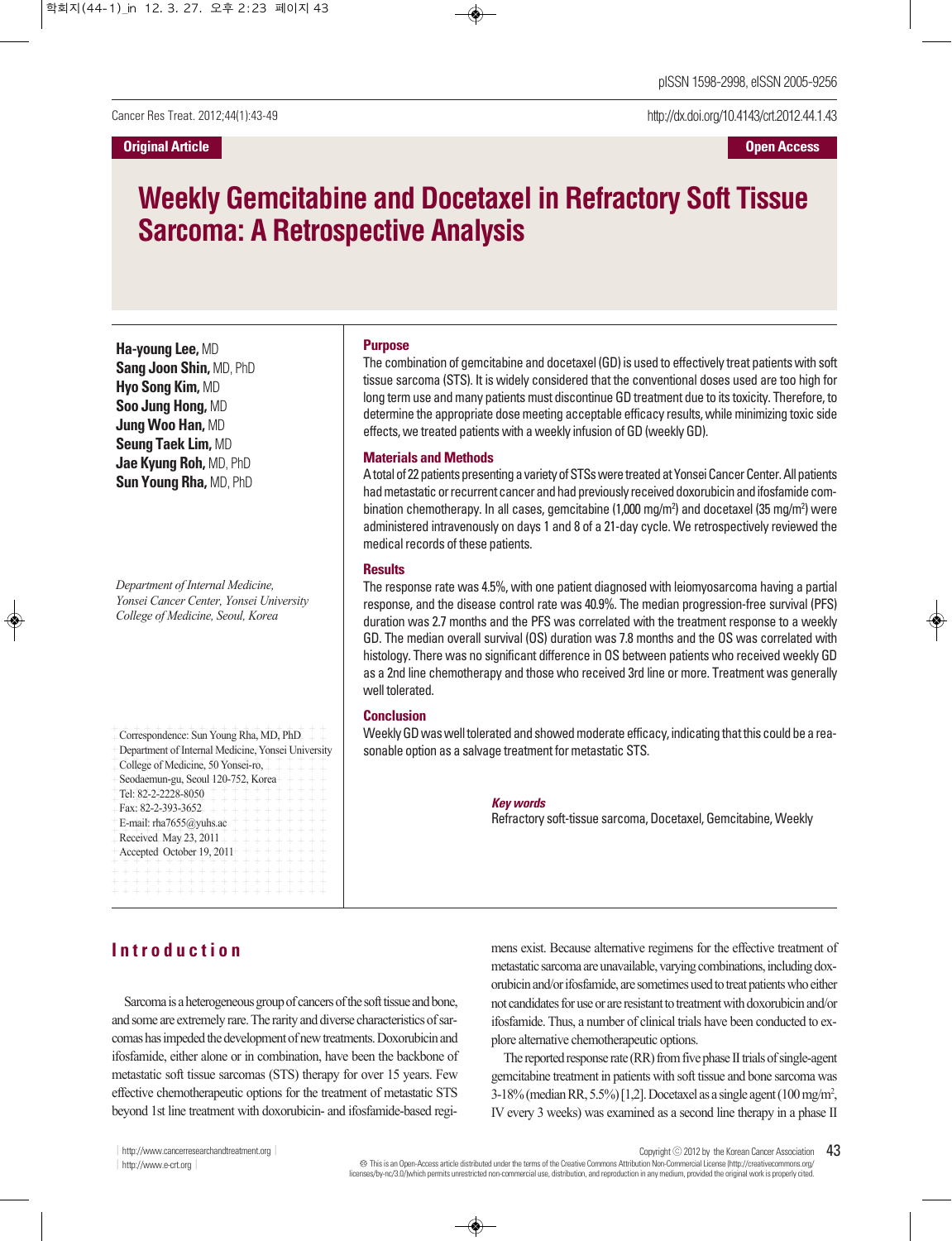study conducted by the European Organization for Research and Treatment of Cancer (EORTC) [3]. However, based on the results of several phase II trials, the efficacy of single-agent docetaxel treatment in treating STS appears to be quite limited with a reported RR of 0-18% (median RR, 15%)[3-6].

Although use of gemcitabine or docetaxel as a single agent haslimited efficacy, their use in combination has been shown to be effective in patients with STS. A clinical study by Hensley et al. [7] reported an impressive RR of 53% in patients with predominantly uterine leiomyosarcoma using a study regimen consisting of gemcitabine at a dose of 900 mg/m2 given over a 90-minute IV infusion on days 1 and 8, and docetaxel at a dose of 100 mg/m2 given over a 60-minute IV infusion on day 8, followed by granulocyte-colony stimulation factor (G-CSF), during a 21 day period [7]. In a subsequent retrospective study of 35 patients with a variety of histologic subtypes of adult sarcoma, the patients received a similar regimen but with lower dosages of gemcitabine (675 mg/m<sup>2</sup>). These patients had previously received doxorubicin and/or ifosfamide, or were patients for whom use of gemcitabine and docetaxel (GD) was preferable for other medical reasons. The results of the trial demonstrated an overall RR of 43% and the responses included patients with osteosarcoma and Ewing's sarcoma [8]. The combination of GD also has been evaluated for use in treatment of a variety of malignancies, with activity demonstrated in nonsmall cell lung cancer (NSCLC), breast cancer, esophageal cancer and others[9,10].

Recently, a multi-institutional, randomized phase II study in adult metastatic STS patients demonstrated superior progression-free survival (PFS) and overall survival (OS) for use of the combination regimen when compared with use of gemcitabine alone. However, more than 40% of patients receiving a combination of GD needed to discontinue the treatment within 6 months of therapy due to a variety of toxicities, despite adhering to recommended dose reductions [11].

Therefore, to identify the optimum dose and schedule that has both an antitumor effect and acceptable toxicity, we administered weekly gemcitabine-docetaxel treatments to patients with metastatic or recurrent STS who had failed to improve using doxorubicin and ifosfamide combination chemotherapy. Here, we report the results of our retrospective analysis of 22 patients with advanced and refractory STS.

# **M a t e r i a l s a n d M e t h o d s**

FromSeptember 2008 to March 2011, a total of 22 patients with a variety of STS were treated at Yonsei Cancer Center (Table 1), and the medical records of these patients were retrospectively reviewed.All patients had metastatic or recurrent cancer and had previously received doxorubicin and ifosfamide combination chemotherapy.

Following a 21 day cycle, on days 1 and 8, patients received 1,000  $mg/m<sup>2</sup>$  gemcitabine intravenously over a 100 minutes duration, followed immediately by 35 mg/m<sup>2</sup> intravenous docetaxel over 60 minutes. Standard prophylactic premedications were provided on day 1 and day 8 of

In almost all patients, radiological evaluation consisted of a computed tomography scan and bone scintigraphy, as indicated. Response was assessed every two to three cycles. When measurements were available, radiographic studies and/or reports were reassessed and responses were classified according to the Response Evaluation Criteria in Solid Tumors (RECIST) [12]. Toxicities were evaluated using the National Cancer Institute Common Terminology Criteria for Adverse Events (NCI CTCAE) version 3.0.

RR was reported on an intent-to-treat basis. Best overall response was defined asthe best response designation recorded from the start of treatment until disease progression. PFS was defined as the time from first treatment until clinical orradiographic progression, or death. OS wasreported as the date of first treatment until death by any cause. PFS and OS

#### **Table 1.** Patient characteristics

|                                      | No. of patients $(n=22)$ |
|--------------------------------------|--------------------------|
| Gender (male/female)                 | 10/12                    |
| Median age at enrollment (range, yr) | $41.5(22-67)$            |
| Primary site                         |                          |
| Extremity                            | 4(18.2)                  |
| Retroperitoneal                      | 10(45.5)                 |
| Visceral organs/Uterus               | 6(27.3)/1(4.5)           |
| Other                                | 2(9.1)                   |
| Histology                            |                          |
| Leiomyosarcoma                       | 6(27.3)                  |
| Synovial sarcoma                     | 4(18.2)                  |
| Liposarcoma                          | 3(13.6)                  |
| Malignant nerve sheath tumor         | 3(13.6)                  |
| Desmoplastic small round cell tumor  | 2(9.1)                   |
| <b>Undifferentiated sarcoma</b>      | 2(9.1)                   |
| Other                                | 2(9.1)                   |
| Previous treatment                   |                          |
| Radical surgery/No radical surgery   | 8/9                      |
| Adjuvant chemotherapy                | 11                       |
| Radiotherapy                         | 8                        |
| Prior lines of chemotherapy          |                          |
| $\mathbf{1}$                         | 14(63.6)                 |
| $\overline{2}$                       | 7(31.8)                  |
| 3                                    | 1(4.5)                   |
| Previous chemotherapy regimen        |                          |
| AI (doxorubicin, ifosfamide)         | 22                       |
| Trabectedin                          | 3                        |
| Other                                | 7                        |
| ECOG performance status              |                          |
| $\overline{0}$                       | 8(36.4)                  |
| 1                                    | 12(54.5)                 |
| $\overline{2}$                       | 2(9.1)                   |

Values are presented as number (%). ECOG, Eastern Cooperative Oncology Group.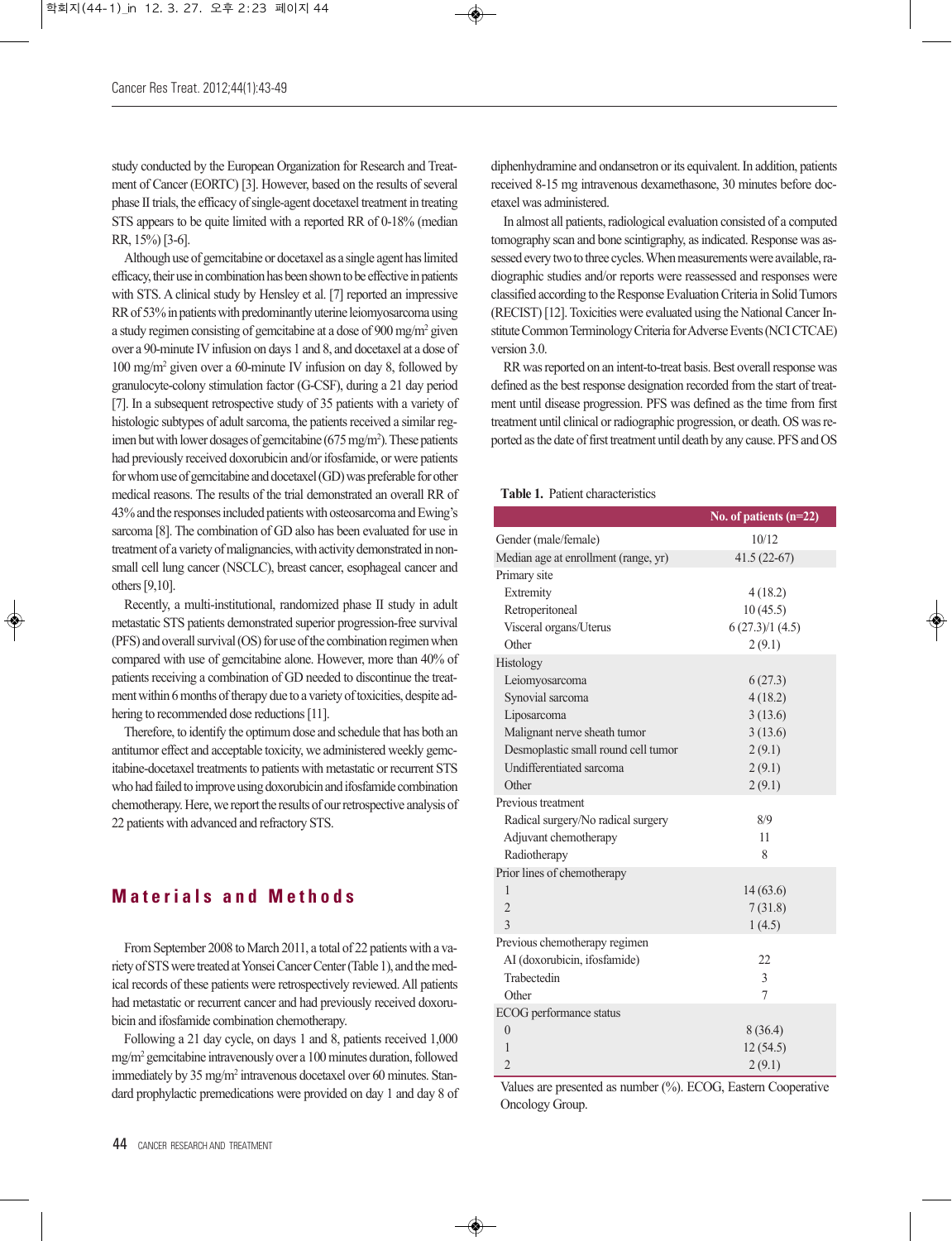#### **Table 2.** Reported toxicities

|           | Non-hematologic toxicity |                  |                         | <b>Hematologic toxicity</b> |                         |         |
|-----------|--------------------------|------------------|-------------------------|-----------------------------|-------------------------|---------|
|           | <b>Neuropathy</b>        | <b>Mucositis</b> | <b>Hypersensitivity</b> | <b>Neutropenia</b>          | <b>Thrombocytopenia</b> | Anemia  |
| Grade 1-2 | 2(9.1)                   | (4.5)            | 6(27.3)                 | 8 (36.4)                    | 6(27.3)                 | 3(13.6) |
| Grade 3-4 |                          | (4.5)            |                         | 4(18.2)                     | 3(13.6)                 | 1(4.5)  |

Values are presented as number (%).

were calculated using Kaplan-Meier curves. Differences in survival between subgroups were compared using the log-rank test.

# **R e s u l t s**

#### **1. Patient characteristics**

Patients in the study included 12 females and 10 males with a median age of 41.5 years (range, 22 to 67 years). The patient characteristics are shown in Table 1.

All patients had previously received doxorubicin and ifosfamide combination chemotherapy with a palliative aim. Of the 22 patients, 20 were considered to be resistant to both drugs and 2 were unable to tolerate these drugs due to hematologic toxicity. Weekly gemcitabine-docetaxel was delivered as a second line chemotherapy to 14 patients(63.6%) and as a third line or more for 8 patients(36.4%).

#### **2.Treatment delivery**

Amedian of 3 weekly gemcitabine-docetaxel chemotherapy courses were delivered (range, 1 to 39 cycles) with a total of 116 courses. No major side effects or severe complications that could be attributed to treatment were reported. According to the medical records, only 4 patients (18.2%) needed a dose reduction due to hematological toxicity. The primary justification for therapy discontinuation was progressive disease (PD) in 20 patients. Of the other 2 patients, one withdrew due to grade 2 gastroparesis and one suffered acute renal failure due to tumor-associated obstructive uropathy. The relative dose intensities per cycle were 90.5% for both gemcitabine and docetaxel. Prophylactic G-CSF was not used for any patients, while therapeutic G-CSF was used for patients with febrile or grade 4 neutropenia.

#### **3.Toxicity**

Treatment among the patients was generally well tolerated. Among those exhibiting hematologic toxicity, grade 3-4 neutropenia occurred in



Fig. 1. Progression-free survival (PFS, A) and overall survival (OS, B). CI, confidence interval.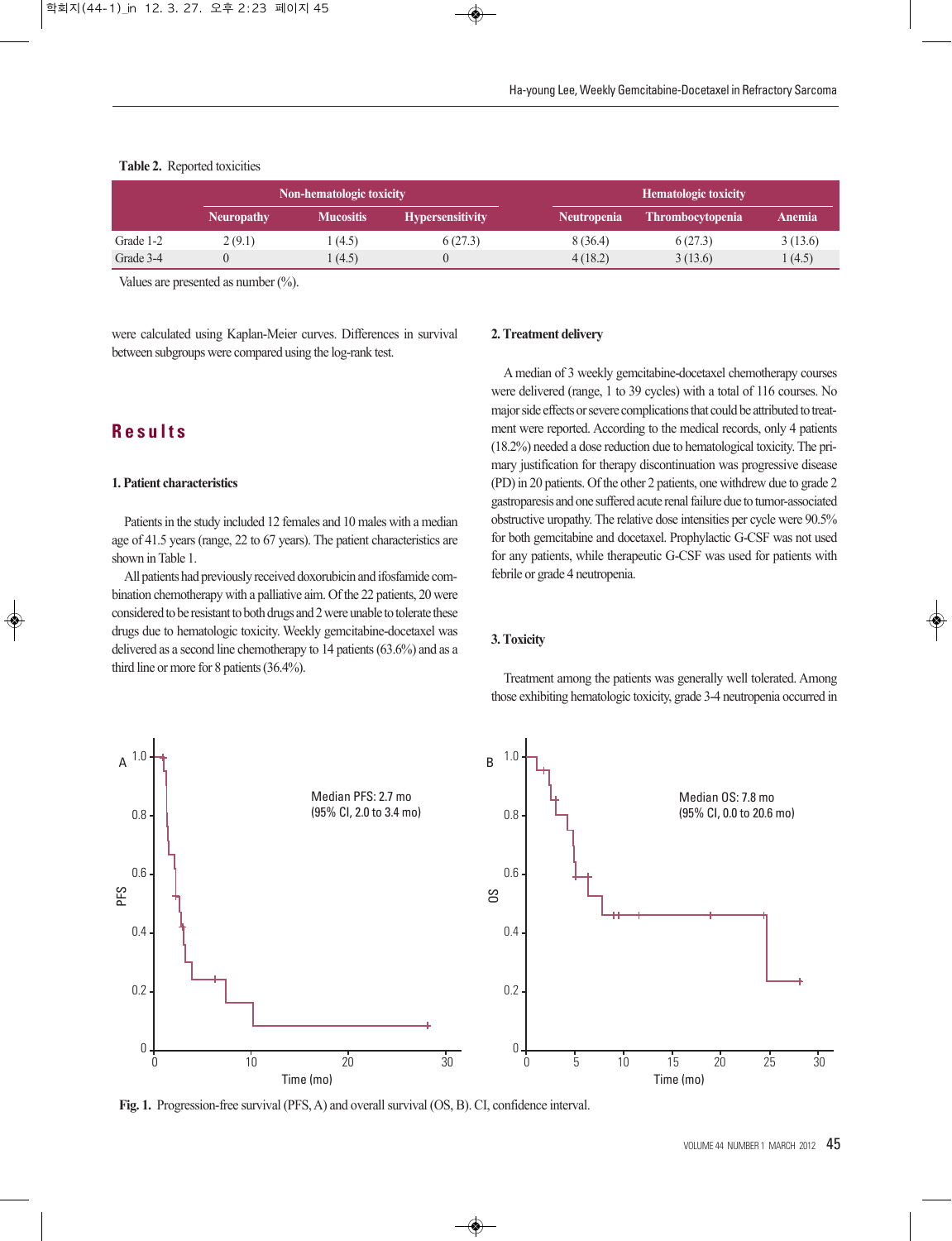

**Fig. 2.** Progression-free survival (PFS, A) and overall survival (OS, B) according to the previous lines of chemotherapy before weekly gemcitabine-docetaxel combination therapy.



**Fig. 3.** Progression-free survival (PFS,A) and overallsurvival (OS, B) according to the justification for chemotherapy regimen change.

18.2% of cases and grade 3-4 thrombocytopenia occurred in 13.6% of cases.Grade 3-4mucositis occurred in 4.5%of cases.No patient discontinued treatment due to toxicity or died of treatment-related toxicity. Only 4 patients (18.2%) required dose reduction, primarily due to myelosuppression (Table 2). An allergic reaction occurred with 6 patients when docetaxel was administered, and in these cases, the infusion of docetaxel was discontinued until the symptoms improved and then infusion was

slowly restarted. All patients were able to continue their therapy.

#### **4.Efficacy**

The antitumor effect was reported on an intent-to-treat basis. All patients had at least one measurable lesion. Of the 22 patients reviewed, 2 were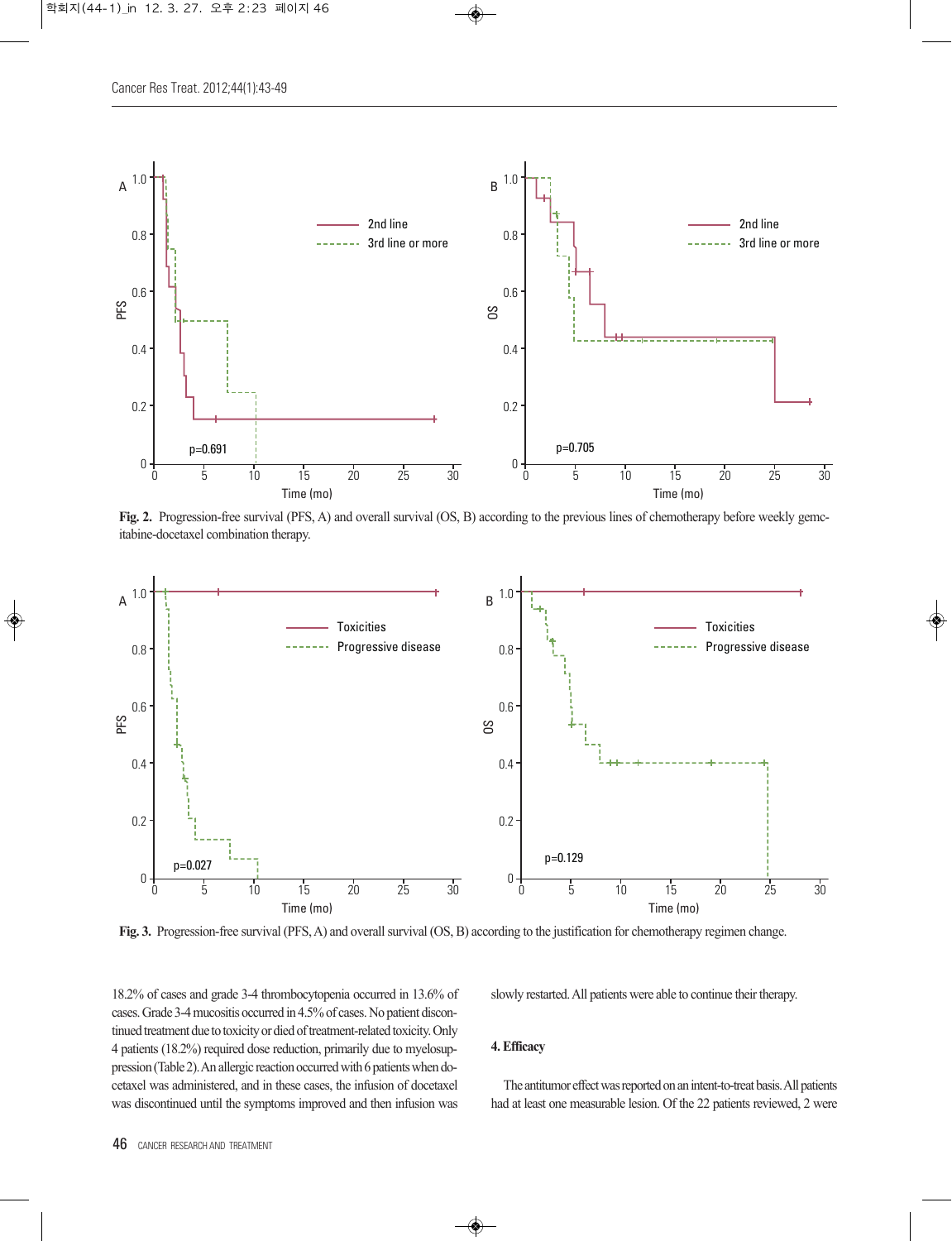

**Fig. 4.** Progression-free survival(PFS,A) and overallsurvival(OS,B) according to disease response to weekly gemcitabine-docetaxel treatment. PR, partial response; SD, stable disease.



**Fig. 5.** Progression-free survival (PFS, A) and overall survival (OS, B) according to histology.

not evaluated due to untimely death and one patient was transferred to another hospital prior to evaluation. Among the 22 treated patients, one patient (4.5%) with uterine leiomyosarcoma had a partial response (PR), 8 patients (36.4%) had the best response of stable disease (SD), and 11  $(50\%)$  had PD. Thus, an overall RR of 4.5% was observed while the disease control rate (DCR) was 40.9% with a median follow-up of 6.1 months(DCR: leiomyosarcoma, 66.7%; non-leiomyosarcoma, 31.3%). The median PFS was 2.7 months (95% confidence interval [CI], 2.0 to 3.4 months) and the 12-week PFS rate was 41.9% (Fig. 1A). We performed univariate analyses and did not observe any statistical association between PFS and clinical parameters including age, sex, initial localization, prior treatment at baseline, Eastern Cooperative Oncology Group performance status (ECOG PS), histology, or previous lines of chemotherapy before the GD combination (second line vs. third line or more)(Fig.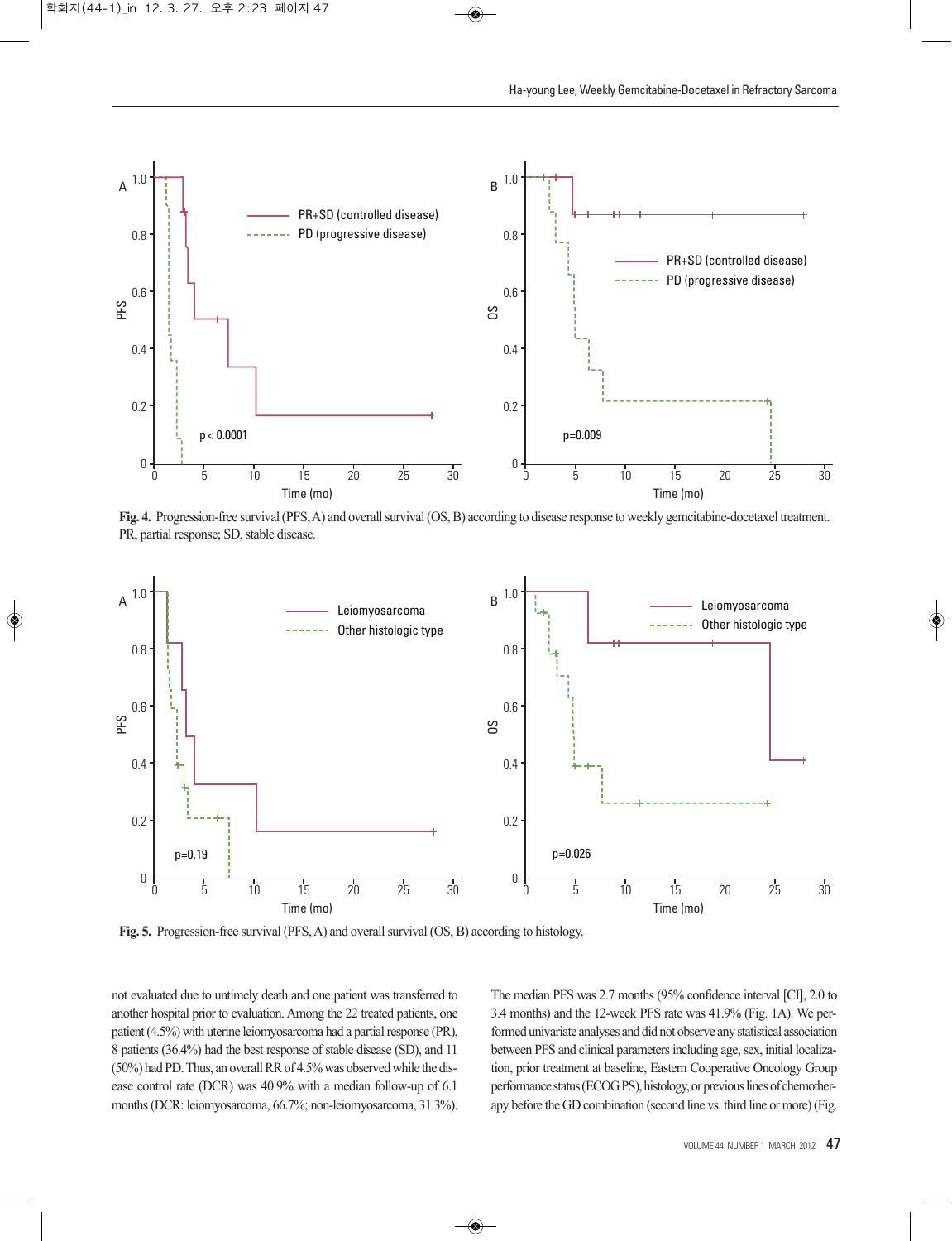2A). However, PFS was correlated with the justification for the prior chemotherapy regimen change (toxicities vs. PD;  $p=0.027$ ) (Fig. 3A) and the treatment response to weekly GD treatment (PR and SD vs. PD; p < 0.0001) (Fig. 4A). Median PFS was 4.0 months (range, 2.5 to 28.2 months) in patients achieving disease control (PR and SD), compared with  $1.4$  months (range,  $1.2$  to  $2.7$  months) in those not achieving disease control.

The median survival duration was estimated to be 7.8 months (95% CI, 0.0 to 20.6 months). The six-month survival rate was 58.7% and the one-year survival rate was estimated to be 45.7% (Fig. 1B). No statistical association was observed between OS and clinical parameters including age, sex, initial localization, prior treatment at baseline, ECOG PS and justification for the prior chemotherapy regimen change (Fig. 3B).

Interestingly, there was no significant difference in OS between patients receiving weekly GD as a second line of treatment and those who received a third line or more of chemotherapy (Fig. 2B). However, OS did correlate with histology, suggesting patients with leiomyosarcoma have a higher survival rate than other histological subtypes ( $p=0.026$ ) (Fig. 5A and B). Median OS was 24.7 months (range, 6.4 to 28.2 months) in patients with leiomyosarcoma, compared with 4.9months(range, 1.1 to 24.4months) in those with other histology subtypes. Treatment response to weekly GD treatment (PR and SD vs. PD) (p=0.009) also correlated with OS (Fig. 4B), and disease control (PR and SD) may be predictive of survival.

# **D i s c u s s i o n**

Currently, the combination of doxorubicin and ifosfamide is a standard chemotherapeutic regimen for soft tissue sarcoma patients with a good performance status. However, some patients are not candidates for this therapy for reasons such as underlying cardiac dysfunction, renal insufficiency or poor performance status. Furthermore, effective chemotherapeutic options for the treatment of metastatic sarcoma, beyond 1st line treatment with doxorubicin- and ifosfamide-based regimens, remain limited.

Gemcitabine (20,20-diflurodeoxycitidine) is a fluorinated analog of the nucleoside, deoxycytidine. The active form, obtained by phosphorylation, inhibits ribonucleotide reductase as a diphosphate, while the triphosphate is incorporated into DNA and blocks DNA synthesis [13-16]. Docetaxel stabilizes tubulin and inhibits mitotic and interphase cellular functions [17,18]. Therefore, combination of GD may provide synergistic effects due to their complementary mechanisms of action whereby gemcitabine induces cell cycle arrest and docetaxel promotes cell death [19]. The combination of GD has been shown in recent studies to be effective in patients with STS [7,8,11,20]. In these studies, IV infusion of docetaxel at a dose of 100 mg/m2 was administered every 3 weeks. Generally, the docetaxel dose was used to treat patients with NSCLC, breast cancer and others as a one hour IV infusion administered once every 3 weeks (3-weekly) at a dose ranging from 60-100 mg/m2 .InAsia, conventional 3-weekly doses of 60-75mg/m2 have typically been administered due to decreased tolerability compared to non-Asian patients [21]. However, in the 3-weekly docetaxel schedule, neutropenia occurs in virtually all patients, and grade 3/4 neutropenia occurs in 65-75% of patients given 60-75 mg/m<sup>2</sup>. Hence, several clinical trials have examined docetaxel administered as weekly doses of 35-40 mg/m2 , which demonstrated significantly lower toxicity profiles, especially for hematologic toxicity, as well as efficacy similarto the 3-weekly schedule [22-25]. Our patients were heavily treated, and we administered docetaxel at a weekly dose of 35 mg/m2 .

In a phase II trial including 29 patients with unresectable uterine leiomyosarcoma and 5 patients with STS of other primary sites, an overall RR of 53% (95% CI, 35 to 70%) with acceptable toxicity results was very encouraging. This study was impressive in its demonstration of leiomyosarcoma as a subtype that is relatively sensitive to this chemotherapy combination [7]. Several subsequent studies have observed antitumor activity using combinations of GD in patients with leiomyosarcoma. Therefore, the efficacy of GD depends on histology. While the OS was superior in patients with leiomyosarcoma compared to those with other histological subtypes in our study (p=0.026) (Fig. 4B), it is not known why leiomyosarcoma and malignant fibrous histiocytoma/high-grade undifferentiated pleomorphic sarcoma respond better to this combination [8,11,20].

We anticipated the response or survival of patients who received weekly GD as a second line to be superior than those who received it as third line or more. Interestingly, there was no significant difference in the OS between the two groups (Fig. 2B). We suspect many patients who received GD as a third line or more had leiomyosarcoma. But, almost all patient who received it as a third line or more had non-leiomyosarcoma (87.5%), and only one patient had leiomyoma  $(12.5\%)$ . In other studies, the overall RR or OS was similar both for patients who had received prior treatments and for those who were treated with GD as a first line therapy [7,8,20]. The reason of this point is not clear, but we suppose it's because the combination of GD have antitumor effect in a different way than other chemotherapeutic agents (doxorubicin and ifosfamide), and the patents with relatively good performance received third line treatment.

Our weekly GD treatment was well tolerated, and grade 3-4 neutropenia and thrombocytopenia occurred in only 18.2% and 13.6% of cases. In previous trials, the rate of grade 3-4 neutropenia and thrombocytopenia were 20-40%, though those who were treated with GD as a 1st line therapy were included [7,11]. In comparison, our study demonstrated an extremely low toxicity profile. Also, no major side effects or severe complications that could be attributed to weekly GD administration were reported. This suggests that a weekly divided dose of docetaxel may be more tolerable. In addition, there may be a possibility of increasing dose intensity with proper G-CSF support.

# **C o n c l u s i o n**

Weekly infusions of GD were very well tolerated and showed moderate efficacy assecond and third line treatments, indicating that this could be